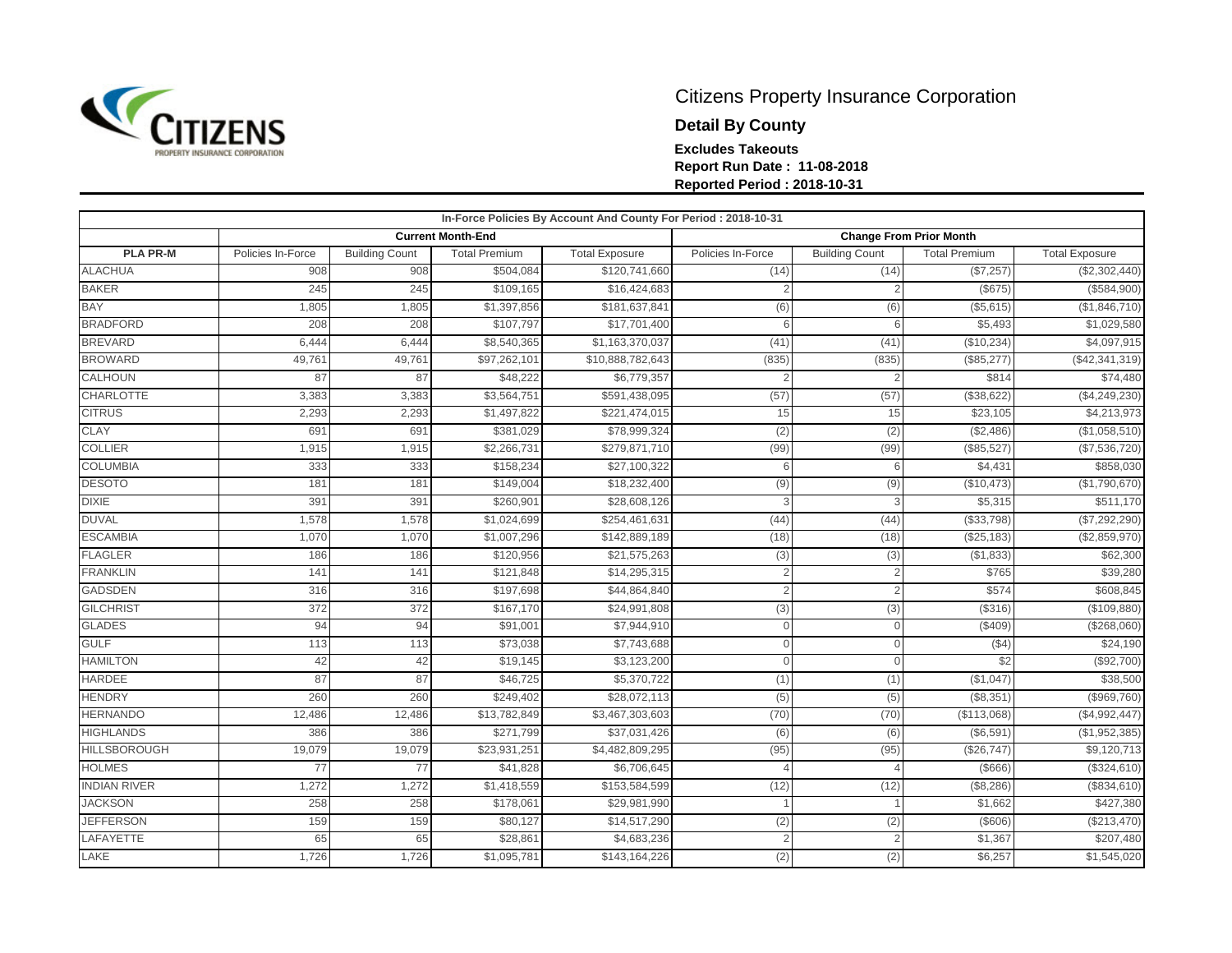| LEE                               | 5,902             | 5,902                 | \$5,335,677              | \$669,635,892         | (188)             | (188)                 | (\$218, 117)         | (\$44,775,142)                 |
|-----------------------------------|-------------------|-----------------------|--------------------------|-----------------------|-------------------|-----------------------|----------------------|--------------------------------|
| <b>LEON</b>                       | 656               | 656                   | \$331,042                | \$84,587,168          |                   | 5                     | \$5,460              | \$2,567,610                    |
| LEVY                              | 809               | 809                   | \$488,389                | \$59,025,449          | (7)               | (7)                   | (\$3,766)            | (\$607,730)                    |
| <b>LIBERTY</b>                    | 64                | 64                    | \$29,153                 | \$3,586,210           | $\cap$            |                       | \$235                | \$0                            |
| <b>MADISON</b>                    | 127               | 127                   | \$65,82'                 | \$11,397,599          | $\Omega$          | $\Omega$              | \$64                 | \$13,000                       |
| <b>MANATEE</b>                    | 5,280             | 5,280                 | \$5,146,398              | \$834,599,250         | (44)              | (44)                  | (\$15,998)           | (\$8,833)                      |
| <b>MARION</b>                     | 1,457             | 1,457                 | \$771,021                | \$137,236,062         |                   |                       | \$8,81               | \$1,896,360                    |
| <b>MARTIN</b>                     | 1,395             | 1,395                 | \$2,165,589              | \$202,772,744         | (49)              | (49)                  | (\$50,759)           | (\$4,318,935)                  |
| MIAMI-DADE                        | 75,963            | 75,963                | \$216,048,806            | \$18,094,168,467      | (1,093)           | (1,093)               | (\$869,223)          | (\$164, 624, 347)              |
| <b>MONROE</b>                     | 236               | 236                   | \$101,580                | \$27,806,813          | (2)               | (2)                   | (\$1,466)            | (\$1,378,040)                  |
| NASSAU                            | 543               | 543                   | \$330,788                | \$60,530,688          | (6)               | (6)                   | (\$2,998)            | (\$1,263,610)                  |
| <b>OKALOOSA</b>                   | 793               | 793                   | \$788,750                | \$107,063,565         | (5)               | (5)                   | (\$10,956)           | \$263,750                      |
| <b>OKEECHOBEE</b>                 | 166               | 166                   | \$166,670                | \$16,286,877          | (5)               | (5)                   | (\$7,154)            | (\$826,630)                    |
| <b>ORANGE</b>                     | 1,674             | 1,674                 | \$1,385,391              | \$282,802,402         | (30)              | (30)                  | (\$32,790            | (\$6,735,960)                  |
| <b>OSCEOLA</b>                    | 640               | 640                   | \$491,346                | \$95,077,234          | (12)              | (12)                  | (\$10,294)           | (\$1,437,800)                  |
| PALM BEACH                        | 20,31'            | 20,311                | \$32,284,664             | \$4,025,933,213       | (657)             | (657)                 | (\$423, 421          | (\$60, 282, 871)               |
| <b>PASCO</b>                      | 13,916            | 13,916                | \$14,293,995             | \$2,994,002,670       | (183)             | (183)                 | (\$222,699)          | (\$20, 721, 368)               |
| <b>PINELLAS</b>                   | 52,388            | 52,388                | \$67,904,49              | \$11,627,973,305      | (398)             | (398)                 | (\$324, 232)         | \$9,254,115                    |
| <b>POLK</b>                       | 1,575             | 1,575                 | \$1,135,813              | \$166,553,787         | (17)              | (17)                  | (\$9,814)            | (\$2,374,860)                  |
| <b>PUTNAM</b>                     | 628               | 628                   | \$323,745                | \$44,649,581          | (3)               | (3)                   | (\$1,382)            | \$33,435                       |
| <b>SANTA ROSA</b>                 | 1,138             | 1,138                 | \$849,611                | \$82,133,105          | (10)              | (10)                  | (\$11,830            | (\$1,684,106)                  |
| <b>SARASOTA</b>                   | 4,387             | 4,387                 | \$4,056,775              | \$745,652,164         | (74)              | (74)                  | (\$71,966)           | (\$16, 255, 682)               |
| <b>SEMINOLE</b>                   | 599               | 599                   | \$509,971                | \$118,620,160         | $\Omega$          | $\overline{0}$        | \$4,836              | \$2,094,910                    |
| <b>ST JOHNS</b>                   | 950               | 950                   | \$705,182                | \$144,851,572         |                   | 5                     | \$39'                | (\$9,870)                      |
| <b>ST LUCIE</b>                   | 2,289             | 2,289                 | \$2,887,182              | \$342,528,920         | (10)              | (10)                  | (\$924)              | (\$619,330)                    |
| <b>SUMTER</b>                     | 322               | 322                   | \$184,196                | \$27,698,045          | (5)               | (5)                   | \$1,342              | \$588,820                      |
| <b>SUWANNEE</b>                   | 277               | 277                   | \$132,318                | \$19,549,555          | $\Omega$          | $\Omega$              | \$1,506              | \$189,430                      |
| <b>TAYLOR</b>                     | 463               | 463                   | \$383,772                | \$43,632,630          | 11                | 11                    | \$14,319             | \$1,726,360                    |
| <b>UNION</b>                      | 56                | 56                    | \$28,869                 | \$4,636,360           | $\Omega$          | $\mathbf 0$           | \$72                 | \$31,900                       |
| <b>VOLUSIA</b>                    | 2,048             | 2,048                 | \$1,632,800              | \$314,098,354         | (10)              | (10)                  | (\$8,130)            | (\$3,025,350)                  |
| <b>WAKULLA</b>                    | 243               | 243                   | \$147,206                | \$17,806,065          |                   | 2                     | \$3,214              | \$518,750                      |
| <b>WALTON</b>                     | 431               | 431                   | \$307,033                | \$38,647,129          | (3)               | (3)                   | (\$6,447)            | (\$1,499,400)                  |
| WASHINGTON                        | 155               | 155                   | \$96,744                 | \$12,760,330          |                   |                       | \$2,874              | \$560,310                      |
| <b>Total</b>                      | 306,293           | 306,293               | \$521,706,944            | \$63,994,579,967      | (4,061)           | (4,061)               | (\$2,684,528)        | (\$371,472,939)                |
|                                   |                   |                       |                          |                       |                   |                       |                      |                                |
|                                   |                   |                       |                          |                       |                   |                       |                      |                                |
| <b>COASTAL PR-W</b>               | Policies In-Force | <b>Building Count</b> | <b>Total Premium</b>     | <b>Total Exposure</b> | Policies In-Force | <b>Building Count</b> | <b>Total Premium</b> | <b>Total Exposure</b>          |
| <b>BAY</b>                        | 672               | 672                   | \$926,961                | \$162,599,180         | (5)               | (5)                   | (\$2,811)            | (\$710,200)                    |
| <b>BREVARD</b>                    | 491               | 491                   | \$827,731                | \$151,721,485         | (8)               | (8)                   | (\$4,782)            |                                |
| <b>BROWARD</b>                    | 9,542             | 9,542                 | \$21,802,013             | \$3,217,053,993       | (64)              | (64)                  | (\$142,533)          | (\$12,488,176)                 |
| CHARLOTTE                         | 389               | 389                   | \$738,143                | \$149,540,200         | (1)               | (1)                   | (\$1,050)            | \$377,630                      |
| <b>COLLIER</b>                    | 1,459             | 1,459                 | \$2,937,921              | \$549,141,828         | (23)              | (23)                  | (\$5,024)            | (\$3,074,160)                  |
| <b>DUVAL</b>                      | 233               | 233                   | \$236,807                | \$102,534,340         | (5)               | (5)                   | (\$1,656)            | (\$1,481,930)<br>(\$1,421,920) |
| <b>ESCAMBIA</b><br><b>FLAGLER</b> | 1,794             | 1,794                 | \$3,271,756<br>\$389,299 | \$671,048,070         | (17)              | (17)                  | (\$16,644)           | (\$3,672,990)                  |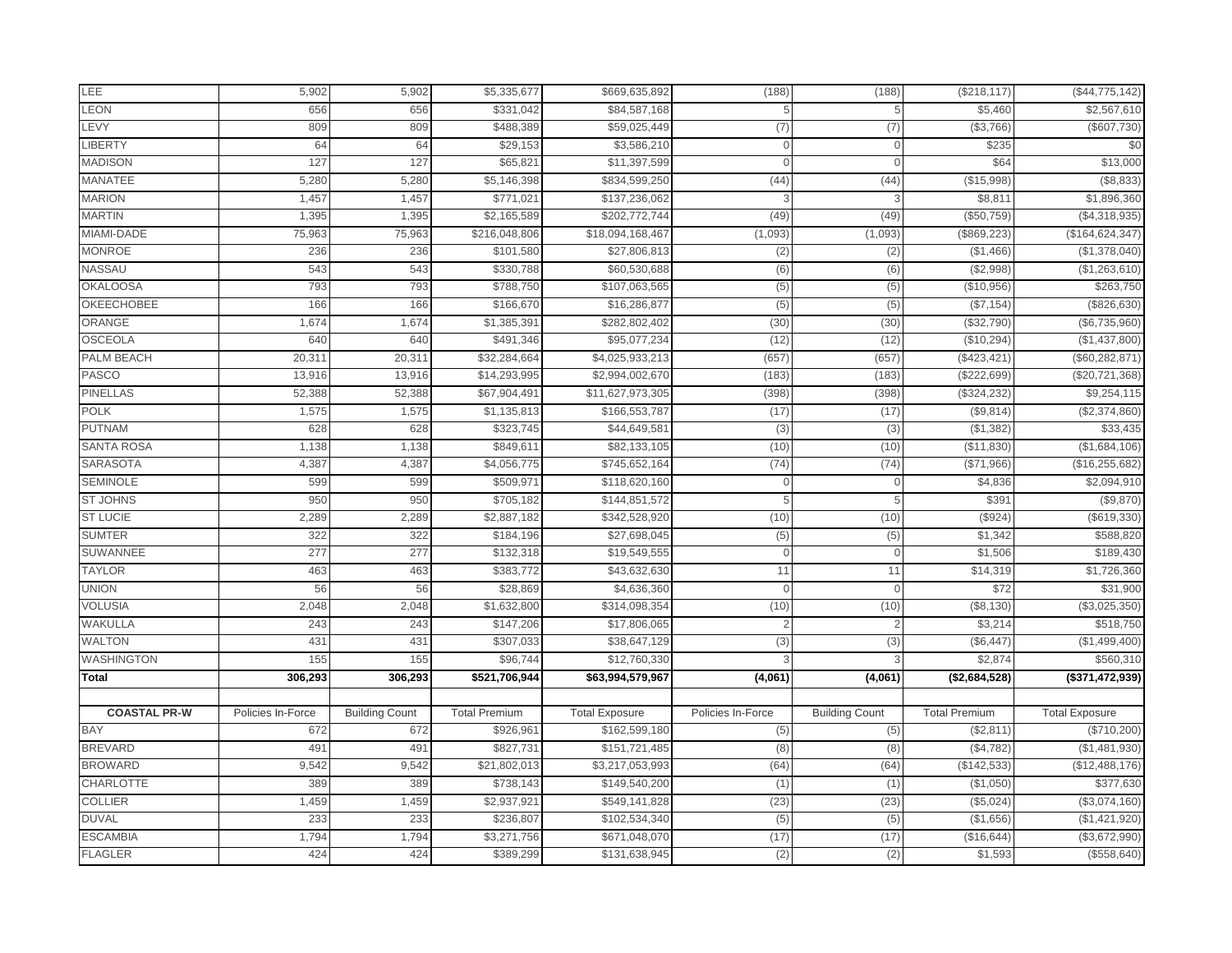| <b>FRANKLIN</b>                      | 34'               | 341                   | \$820,316            | \$144,307,460            | $\Omega$          | $\Omega$              | \$2,989              | (\$252,670)           |
|--------------------------------------|-------------------|-----------------------|----------------------|--------------------------|-------------------|-----------------------|----------------------|-----------------------|
| <b>GULF</b>                          | 213               | 213                   | \$430.87             | $\overline{$}71,149,830$ | (1)               | (1)                   | (\$6, 512            | (\$561, 240)          |
| <b>HERNANDO</b>                      | 66                | 66                    | \$82,433             | \$23,018,170             | $\Omega$          | $\mathbf{0}$          | \$1,886              | \$253,990             |
| <b>INDIAN RIVER</b>                  | 290               | 290                   | \$677,362            | \$111,519,725            | (7)               | (7)                   | (\$23,074)           | (\$3,584,370)         |
| <b>LEE</b>                           | 3,421             | 3,421                 | \$6,709,482          | \$1,227,736,696          | (10)              | (10)                  | \$32,245             | (\$1,728,250)         |
| LEVY                                 | 107               | 107                   | \$111,110            | \$33,082,180             | $\Omega$          | $\Omega$              | \$590                | \$106,560             |
| <b>MANATEE</b>                       | 533               | 533                   | \$1,002,792          | \$193,133,210            | (2)               | (2)                   | \$10,832             | \$1,405,210           |
| MIAMI-DADE                           | 10,356            | 10,356                | \$28,201,814         | \$4,658,616,758          | (82)              | (82)                  | (\$336,414           | $(\$20,793,800)$      |
| <b>MONROE</b>                        | 11,374            | 11,374                | \$35,592,404         | \$4,325,182,328          | (85)              | (85)                  | (\$252,501           | (\$17,821,920         |
| <b>NASSAU</b>                        | 153               | 153                   | \$133,285            | \$60,208,260             | (2)               | (2)                   | (\$1,234)            | (\$993,410)           |
| <b>OKALOOSA</b>                      | 252               | 252                   | $\sqrt{$413,888}$    | \$58,681,060             | (3)               | (3)                   | (\$8,991             | (\$390,750)           |
| <b>PALM BEACH</b>                    | 7,533             | 7,533                 | \$17,070,717         | \$2,565,477,304          | (79)              | (79)                  | (\$182, 856          | (\$19,602,960)        |
| <b>PASCO</b>                         | 454               | 454                   | \$372,826            | \$79,456,500             | (6)               | (6)                   | \$67                 | \$546,990             |
| <b>PINELLAS</b>                      | 2,192             | 2,192                 | \$4,362,577          | \$867,936,440            | (43)              | (43)                  | (\$36,375)           | (\$10,635,870)        |
| <b>SANTA ROSA</b>                    | 419               | 419                   | \$909,574            | \$175,853,750            | (1)               | (1)                   | \$10,093             | \$173,990             |
| <b>SARASOTA</b>                      | 7,285             | 7,285                 | \$8,716,323          | \$2,471,515,779          | (69)              | (69)                  | (\$73,004            | (\$16,472,292         |
| <b>ST JOHNS</b>                      | 270               | 270                   | \$275,736            | \$110,376,485            | (4)               | (4)                   | (\$4,699)            | (\$2,552,060)         |
| <b>ST LUCIE</b>                      | 240               | 240                   | \$263,583            | \$32,921,070             | (3)               | (3)                   | (\$8,460             | (\$295,620)           |
| <b>VOLUSIA</b>                       | 1,519             | 1,519                 | \$1,444,946          | \$470,799,760            | (26)              | (26)                  | (\$25,896)           | (\$4,676,700)         |
| WAKULLA                              | 72                | 72                    | \$71,346             | \$17,112,020             | (1)               | (1)                   | (\$842)              | (\$346,480)           |
| <b>WALTON</b>                        | 1,100             | 1,100                 | \$1,972,712          | \$405,552,250            | (14)              | (14)                  | (\$23,117            | (\$5,723,580)         |
| <b>Total</b>                         | 63,194            | 63,194                | \$140,766,728        | \$23,238,915,076         | (563)             | (563)                 | (\$1,098,180)        | (\$126,975,618)       |
|                                      |                   |                       |                      |                          |                   |                       |                      |                       |
|                                      |                   |                       |                      |                          |                   |                       |                      |                       |
| <b>COASTAL PR-M</b>                  | Policies In-Force | <b>Building Count</b> | <b>Total Premium</b> | <b>Total Exposure</b>    | Policies In-Force | <b>Building Count</b> | <b>Total Premium</b> | <b>Total Exposure</b> |
| <b>BAY</b>                           | 283               | 283                   | \$297,414            | \$25,177,211             | (12)              | (12)                  | (\$7,216)            | (\$496,958)           |
| <b>BREVARD</b>                       | 520               | 520                   | \$672,560            | \$65,415,367             | (26)              | (26)                  | (\$29,763)           | (\$2,288,250)         |
| <b>BROWARD</b>                       | 13,665            | 13,665                | \$29,180,403         | \$2,241,942,002          | (281)             | (281)                 | (\$450,987           | (\$35,950,160)        |
| <b>CHARLOTTE</b>                     | 128               | 128                   | \$212,166            | \$22,792,930             |                   | $\mathbf{0}$          | (\$5,258)            | (\$625,380)           |
| <b>COLLIER</b>                       | 468               | 468                   | \$665,648            | \$64,974,467             | (13)              | (13)                  | (\$28,822            | (\$2,449,390)         |
| <b>DUVAL</b>                         | 103               | 103                   | \$103,616            | \$19,408,940             | 5                 | 5                     | \$1,438              | \$36,850              |
| <b>ESCAMBIA</b>                      | 544               | 544                   | \$799,20             | \$101,510,498            | $\Delta$          | $\Delta$              | (\$5,095)            | \$888,510             |
| <b>FLAGLER</b>                       | 91                | 91                    | \$108,604            | \$14,197,340             | $\Omega$          |                       | \$1,789              | \$67,280              |
| <b>FRANKLIN</b>                      | 66                | 66                    | \$109,510            | \$8,434,330              | $\overline{0}$    | $\overline{0}$        | \$541                | \$29,990              |
| <b>GULF</b>                          | 65                | 65                    | \$107,55             | \$7,594,690              | $\Omega$          | $\Omega$              | \$464                | (\$32,080             |
| <b>HERNANDO</b>                      | 510               | 510                   | \$930,490            | \$170,716,070            | (20)              | (20)                  | (\$39,351            | (\$6,173,750)         |
| <b>INDIAN RIVER</b>                  | 133               | 133                   | \$222,342            | \$22,814,650             | (2)               | (2)                   | (\$4,510)            | (\$345,130)           |
| LEE                                  | 1,394             | 1,394                 | \$2,060,137          | \$171,687,391            | (31)              | (31)                  | (\$43,687            | (\$3,513,550)         |
| LEVY                                 | 27                | $\overline{27}$       | \$38,452             | $\overline{4,}455,110$   | (1)               | (1)                   | (\$3,972)            | (\$495,000)           |
| <b>MANATEE</b>                       | 251               | 251                   | \$495,019            | \$49,392,750             | (13)              | (13)                  | (\$31,444]           | (\$2,532,390          |
| MIAMI-DADE                           | 19,689            | 19,689                | \$50,987,939         | \$4,019,136,928          | (282)             | (282)                 | (\$496,503)          | (\$56,493,931)        |
| <b>MONROE</b>                        | 1,307             | 1,307                 | \$4,276,485          | \$359,419,244            | (13)              | (13)                  | (\$54,848)           | (\$4,772,689)         |
| <b>NASSAU</b>                        | 19                | 19                    | \$23,362             | \$3,502,010              | (1)               | (1)                   | (\$670)              | (\$2,530)             |
| <b>OKALOOSA</b><br><b>PALM BEACH</b> | 67                | 67                    | \$67,795             | \$5,258,570              |                   | $\mathbf{0}$          | (\$350)              | (\$190,550)           |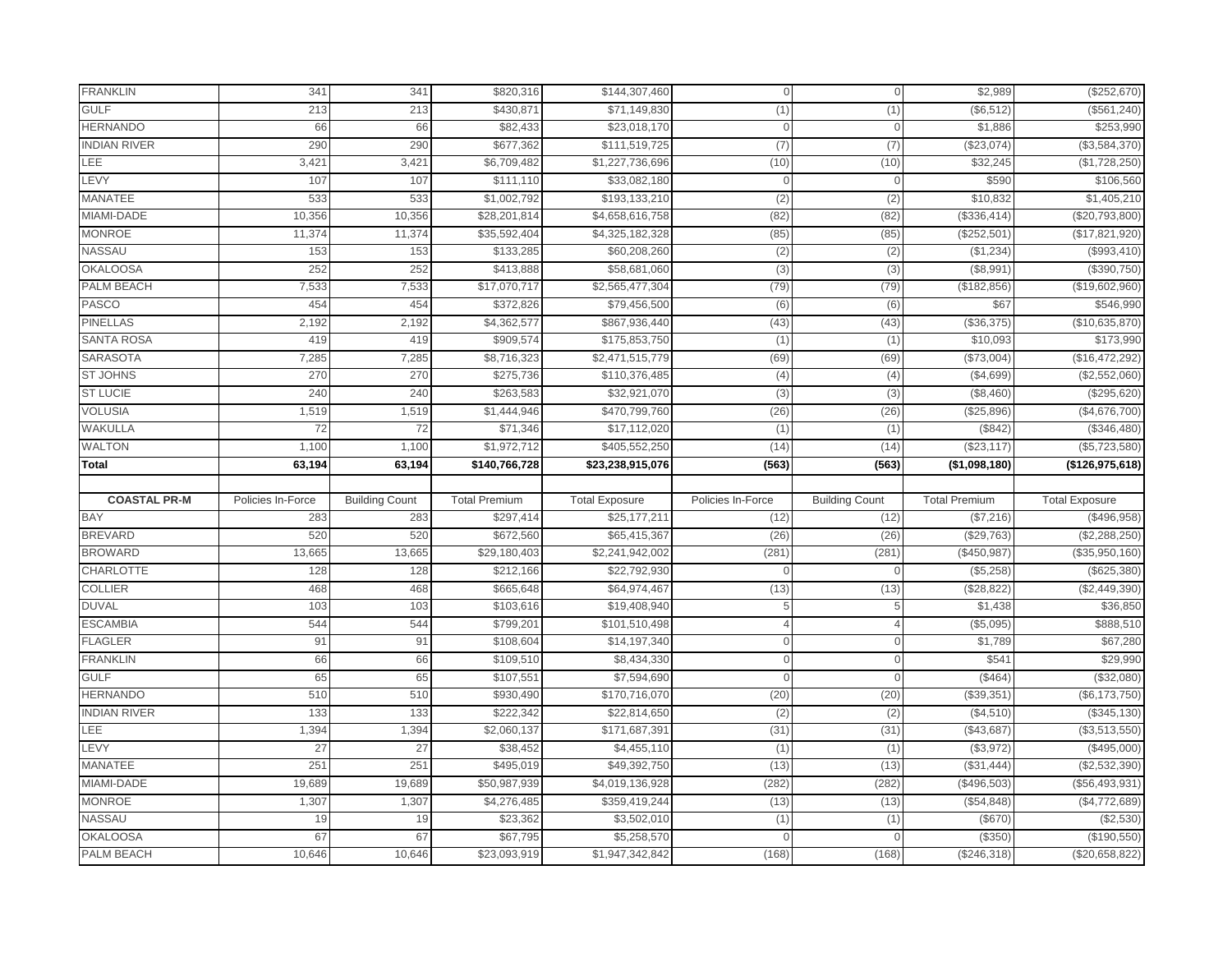| <b>PASCO</b>        | 2,372             | 2,372                 | \$3,340,685          | \$471,313,106         | (146)             | (146)                 | $(\$255, 158)$       | (\$32,632,860)        |
|---------------------|-------------------|-----------------------|----------------------|-----------------------|-------------------|-----------------------|----------------------|-----------------------|
| <b>PINELLAS</b>     | 1,690             | 1,690                 | \$3,606,830          | \$393,498,754         | (80)              | (80)                  | (\$92,977            | (\$9,415,479)         |
| <b>SANTA ROSA</b>   | 89                | 89                    | \$185,055            | \$20,832,950          | (2)               | (2)                   | (\$4,238)            | (\$89,280)            |
| <b>SARASOTA</b>     | 2,947             | 2,947                 | \$3,861,820          | \$500,458,814         | (74)              | (74)                  | (\$102, 125)         | (\$10,868,970)        |
| <b>ST JOHNS</b>     | 82                | 82                    | \$102,212            | \$15,502,890          | (6)               | (6)                   | (\$5,493)            | (\$434,340)           |
| <b>ST LUCIE</b>     | 430               | 430                   | \$579,98             | \$30,444,094          | (20)              | (20)                  | (\$22, 227           | (\$1,329,485)         |
| <b>VOLUSIA</b>      | 1,338             | 1,338                 | \$1,250,743          | \$194,018,056         | (39)              | (39)                  | (\$25,277)           | (\$2,232,612)         |
| <b>WAKULLA</b>      | 13                | 13                    | \$18,648             | \$2,133,200           | $\cap$            | $\mathbf{0}$          | \$0                  | \$0                   |
| <b>WALTON</b>       | 300               | 300                   | \$370,468            | \$34,202,338          | (9)               | (9)                   | (\$7,061)            | (\$688,428)           |
| <b>Total</b>        | 59,237            | 59,237                | \$127,769,055        | \$10,987,577,542      | (1, 230)          | (1, 230)              | (\$1,960,046)        | (\$193,689,384)       |
|                     |                   |                       |                      |                       |                   |                       |                      |                       |
| <b>COASTAL CR-W</b> | Policies In-Force | <b>Building Count</b> | <b>Total Premium</b> | <b>Total Exposure</b> | Policies In-Force | <b>Building Count</b> | <b>Total Premium</b> | <b>Total Exposure</b> |
| <b>BAY</b>          | 8                 | 22                    | \$59,471             | \$13,027,000          |                   |                       | \$7,957              | \$514,000             |
| <b>BREVARD</b>      | 31                | 80                    | \$361,425            | \$103,784,000         | (1)               | (1)                   | (\$13,354)           | ( \$6,679,000)        |
| <b>BROWARD</b>      | 699               | 1,401                 | \$5,677,435          | \$1,009,552,874       | (16)              | (33)                  | (\$95,799)           | (\$8,716,144)         |
| CHARLOTTE           | 3                 | 9                     | \$59,852             | \$13,001,000          | $\overline{0}$    | $\mathbf{0}$          | \$0                  | \$0                   |
| <b>COLLIER</b>      | 53                | 115                   | \$995,783            | \$291,645,540         | $\Omega$          | $\mathbf{O}$          | \$27                 | \$355,000             |
| <b>DUVAL</b>        |                   | 8                     | \$31,798             | \$4,046,000           | $\cap$            | 0                     | \$900                | \$52,000              |
| <b>ESCAMBIA</b>     |                   | 11                    | \$105,202            | \$29,189,000          | $\Omega$          | $\Omega$              | (\$1,171             | \$0                   |
| <b>GULF</b>         | $\Delta$          | $\overline{7}$        | \$2,952              | \$808,000             | $\mathbf 0$       | $\mathbf 0$           | \$0                  | \$0                   |
| <b>INDIAN RIVER</b> | 13                | 64                    | \$330,660            | \$46,485,000          | (1)               | (3)                   | (\$5,333]            | (\$1,540,000)         |
| LEE                 | 55                | 131                   | \$839,932            | \$247,182,600         | $\overline{0}$    |                       | \$4,571              | \$725,000             |
| <b>MANATEE</b>      | 11                | 17                    | \$121,677            | \$28,815,300          | $\overline{0}$    | $\mathbf{0}$          | \$3,118              | \$290,000             |
| MIAMI-DADE          | 800               | 1,339                 | \$9,292,282          | \$1,700,623,953       | (12)              | (23)                  | (\$172,995           | (\$29,992,000)        |
| <b>MONROE</b>       | 134               | 351                   | \$3,294,043          | \$441,388,585         | (7)               | (13)                  | (\$166, 610)         | (\$35,014,000)        |
| <b>NASSAU</b>       |                   | $\overline{1}$        | \$4,916              | \$380,000             | $\overline{0}$    | $\mathbf 0$           | (\$1,155)            | \$0                   |
| <b>OKALOOSA</b>     |                   | 13                    | \$69,252             | \$16,929,000          | (1)               | (1)                   | (\$2,999)            | (\$218,000)           |
| <b>PALM BEACH</b>   | 442               | 1,338                 | \$4,951,431          | \$979,228,902         | (4)               | (20)                  | (\$117,072)          | (\$19,038,680)        |
| <b>PASCO</b>        |                   |                       | \$605                | \$113,000             | $\overline{0}$    | $\mathbf{0}$          | \$0                  | \$0                   |
| <b>PINELLAS</b>     | 84                | 137                   | \$1,126,648          | \$320,615,600         | (4)               | (4)                   | (\$18,855)           | (\$2,093,000)         |
| <b>SANTA ROSA</b>   | $\overline{2}$    | 3                     | \$2,594              | \$435,000             | $\overline{0}$    | $\mathbf{0}$          | \$0                  | \$0                   |
| <b>SARASOTA</b>     | 46                | 298                   | \$857,197            | \$287,190,843         | $\overline{0}$    | $\Omega$              | (\$162)              | \$1,108,000           |
| <b>ST JOHNS</b>     | $\overline{4}$    | 11                    | \$36,792             | \$3,684,900           | $\overline{0}$    | $\mathbf{0}$          | \$0                  | \$0                   |
| <b>ST LUCIE</b>     | 17                | 68                    | \$223,960            | \$42,320,250          | (2)               | (3)                   | (\$7,486)            | (\$749,000)           |
| <b>VOLUSIA</b>      | 12                | 40                    | \$114,427            | \$46,986,000          | (3)               | (10)                  | (\$36,024)           | (\$23,981,000)        |
| <b>WALTON</b>       | 23                | 45                    | \$43,313             | \$11,072,000          | $\cap$            | $\mathbf{0}$          | \$862                | \$150,000             |
| <b>Total</b>        | 2,462             | 5,510                 | \$28,603,647         | \$5,638,504,347       | (50)              | (110)                 | (\$623,380)          | (\$124, 826, 824)     |
|                     |                   |                       |                      |                       |                   |                       |                      |                       |
| <b>COASTAL CR-M</b> | Policies In-Force | <b>Building Count</b> | <b>Total Premium</b> | <b>Total Exposure</b> | Policies In-Force | <b>Building Count</b> | <b>Total Premium</b> | <b>Total Exposure</b> |
| <b>BREVARD</b>      |                   | $\overline{4}$        | \$10,288             | \$1,711,100           | $\mathbf 0$       | $\mathbf 0$           | \$0                  | \$0                   |
| <b>BROWARD</b>      | 42                | 62                    | \$774,82             | \$187,680,500         | (1)               | (1)                   | (\$36,416)           | (\$8,367,700)         |
| <b>COLLIER</b>      |                   |                       | \$8,567              | \$897,200             | $\Omega$          | $\Omega$              | (\$2,449)            | \$0                   |
| <b>INDIAN RIVER</b> |                   | 3                     | \$22,962             | \$7,967,300           | $\overline{0}$    | $\overline{0}$        | \$0                  | \$0                   |
| LEE                 |                   |                       | \$5,866              | \$2,852,000           | $\Omega$          | $\mathbf{0}$          | \$0                  | \$0                   |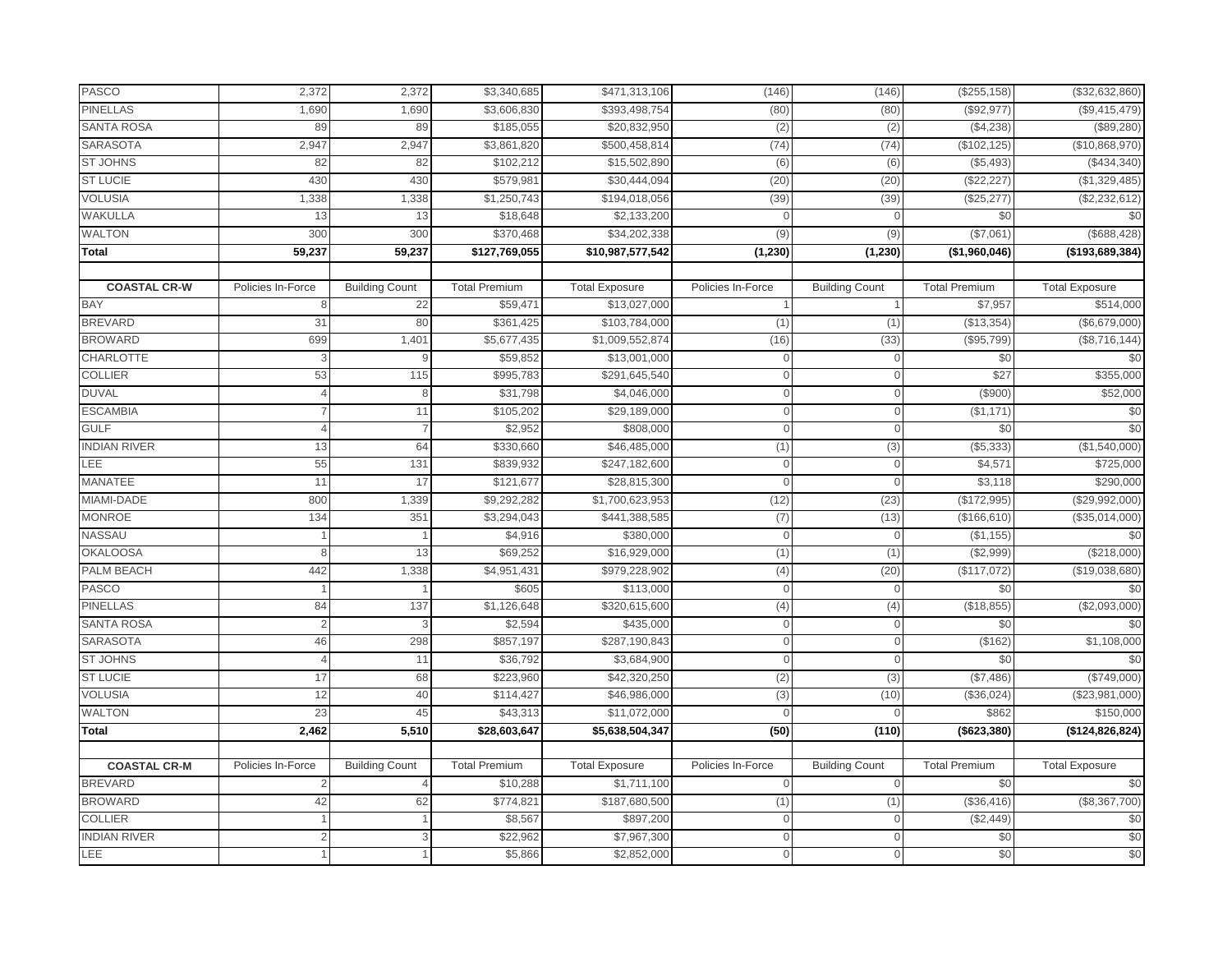| MANATEE              |                   |                       | \$13,985              | \$5,572,100             | $\Omega$          | $\Omega$              | \$0                  | \$0                   |
|----------------------|-------------------|-----------------------|-----------------------|-------------------------|-------------------|-----------------------|----------------------|-----------------------|
| MIAMI-DADE           | 84                | 130                   | \$1,971,271           | \$423,696,983           | (3)               | (6)                   | (\$118,220           | (\$1,901,300)         |
| <b>MONROE</b>        | 6                 | 13                    | \$154,894             | \$23,859,100            | $\overline{0}$    | $\mathbf{0}$          | \$0                  | \$0                   |
| <b>PALM BEACH</b>    | 25                | 170                   | \$742,174             | \$181,682,100           | $\Omega$          | $\Omega$              | \$10,538             | \$102,000             |
| PASCO                |                   | $\overline{7}$        | \$47,898              | \$4,545,900             | $\overline{0}$    | $\mathbf{0}$          | \$0                  | \$0                   |
| <b>PINELLAS</b>      |                   | $\overline{7}$        | \$19,761              | \$6,436,800             | $\overline{0}$    | $\Omega$              | \$809                | \$82,100              |
| <b>SARASOTA</b>      |                   | 18                    | \$107,386             | \$12,267,100            | $\mathbf 0$       | $\Omega$              | \$0                  | \$0                   |
| <b>ST LUCIE</b>      |                   | 3                     | \$62,030              | \$20,296,800            | $\cap$            | $\Omega$              | \$0                  | \$0                   |
| <b>VOLUSIA</b>       |                   |                       | \$2,379               | \$1,102,200             | $\Omega$          | $\Omega$              | \$0                  | \$0                   |
| Total                | 174               | 421                   | \$3,944,282           | \$880,567,183           | $\overline{(4)}$  | $\overline{1}$        | (\$145,738)          | (\$10,084,900)        |
|                      |                   |                       |                       |                         |                   |                       |                      |                       |
| <b>COASTAL CNR-W</b> | Policies In-Force | <b>Building Count</b> | <b>Total Premium</b>  | <b>Total Exposure</b>   | Policies In-Force | <b>Building Count</b> | <b>Total Premium</b> | <b>Total Exposure</b> |
| <b>BAY</b>           | 57                | 85                    | $\overline{$}265,955$ | \$38,740,833            |                   | 2                     | \$19,625             | \$575,000             |
| <b>BREVARD</b>       | 60                | 89                    | \$250,542             | \$31,771,100            | (6)               | (8)                   | (\$29,879)           | (\$5,057,000)         |
| <b>BROWARD</b>       | 779               | 954                   | \$4,475,315           | \$514,811,091           | (20)              | (32)                  | (\$151,971           | (\$18,746,700)        |
| CHARLOTTE            | $\Delta$          | 28                    | \$100,778             | \$13,211,000            | $\Omega$          | $\mathbf 0$           | \$0                  | \$0                   |
| <b>COLLIER</b>       | 94                | 131                   | \$568,990             | \$73,011,664            | (1)               | (6)                   | (\$16,734)           | (\$2,556,500)         |
| <b>DUVAL</b>         |                   | 7                     | \$4,792               | \$859,535               | $\Omega$          | $\Omega$              | \$0                  | \$0                   |
| <b>ESCAMBIA</b>      | 206               | 259                   | \$735,196             | \$124,917,325           | (8)               | (19)                  | (\$76,510)           | (\$11,258,500)        |
| <b>FLAGLER</b>       | 9                 | 14                    | \$23,509              | \$3,853,000             | $\mathbf 0$       | $\mathbf 0$           | \$1,063              | \$37,000              |
| <b>FRANKLIN</b>      |                   | $\overline{4}$        | \$8,363               | \$960,500               | $\Omega$          | $\Omega$              | \$478                | \$18,000              |
| <b>GULF</b>          |                   | 6                     | \$23,936              | \$3,570,200             | (1)               | (2)                   | (\$17,892            | (\$490,000]           |
| <b>HERNANDO</b>      | 2                 | $\overline{2}$        | \$4,038               | \$406,800               | (1)               | (1)                   | (\$3,407             | (\$355,950)           |
| <b>INDIAN RIVER</b>  | 18                | 23                    | \$63,208              | \$6,636,595             | (1)               | (1)                   | (\$3,839             | (\$720,000            |
| LEE                  | 102               | 323                   | \$1,045,949           | \$128,249,686           | (3)               | (6)                   | (\$787)              | (\$878,000)           |
| MANATEE              | 18                | 27                    | \$123,372             | \$15,535,000            | $\overline{0}$    | $\mathbf{0}$          | \$725                | \$43,000              |
| MIAMI-DADE           | 577               | 743                   | \$4,544,881           | \$429,178,495           | (11)              | (14)                  | (\$100, 852          | (\$8,233,000)         |
| <b>MONROE</b>        | 757               | 1,421                 | \$10,663,099          | \$673,065,220           | (15)              | (45)                  | (\$239,012)          | (\$18,282,780)        |
| <b>OKALOOSA</b>      | 11                | 12                    | \$55,533              | $\overline{$6,506,000}$ | (2)               | (5)                   | (\$29,180            | (\$4,810,000          |
| PALM BEACH           | 830               | 1,021                 | \$4,868,869           | \$523,472,721           | (21)              | (116)                 | (\$641,338)          | (\$61,136,770)        |
| PASCO                | 10                | 10                    | \$21,417              | \$2,880,000             | (1)               | (1)                   | (\$1,809             | (\$493,000\$)         |
| <b>PINELLAS</b>      | 48                | 94                    | \$352,807             | \$47,572,600            | $\Omega$          | $\Omega$              | \$2,123              | \$58,000              |
| <b>SANTA ROSA</b>    | 20                | 22                    | \$50,806              | \$7,988,500             | $\mathbf 0$       | $\mathbf{0}$          | \$446                | \$34,000              |
| <b>SARASOTA</b>      | 110               | 175                   | \$544,197             | \$89,001,405            | (3)               | (7)                   | (\$7,052             | (\$1,058,000          |
| <b>ST JOHNS</b>      | $\overline{2}$    | $\mathbf{3}$          | \$8,171               | \$1,751,000             | $\mathbf 0$       | $\Omega$              | \$0                  | \$0                   |
| <b>ST LUCIE</b>      | 5                 | 34                    | \$97,164              | \$7,536,000             | $\overline{0}$    | $\Omega$              | \$0                  | \$0                   |
| <b>VOLUSIA</b>       | 49                | 81                    | \$128,213             | \$28,343,915            | $\Omega$          |                       | \$374                | \$6,000               |
| <b>WALTON</b>        | 27                | 34                    | \$86,787              | \$15,605,000            | $\cap$            | $\Omega$              | \$366                | \$16,000              |
| <b>Total</b>         | 3,808             | 5,602                 | \$29,115,887          | \$2,789,435,185         | (93)              | (261)                 | (\$1,295,062)        | (\$133,289,200)       |
|                      |                   |                       |                       |                         |                   |                       |                      |                       |
| <b>COASTAL CNR-M</b> | Policies In-Force | <b>Building Count</b> | <b>Total Premium</b>  | <b>Total Exposure</b>   | Policies In-Force | <b>Building Count</b> | <b>Total Premium</b> | <b>Total Exposure</b> |
| <b>BREVARD</b>       |                   |                       | \$16,566              | \$4,143,300             |                   |                       | \$0                  | \$0                   |
| <b>BROWARD</b>       | 6                 | 9                     | \$19,847              | \$3,596,300             | $\overline{0}$    |                       | \$1,353              | \$105,300             |
| <b>ESCAMBIA</b>      |                   |                       | \$6,601               | \$827,400               | $\Omega$          |                       | \$0                  | \$0                   |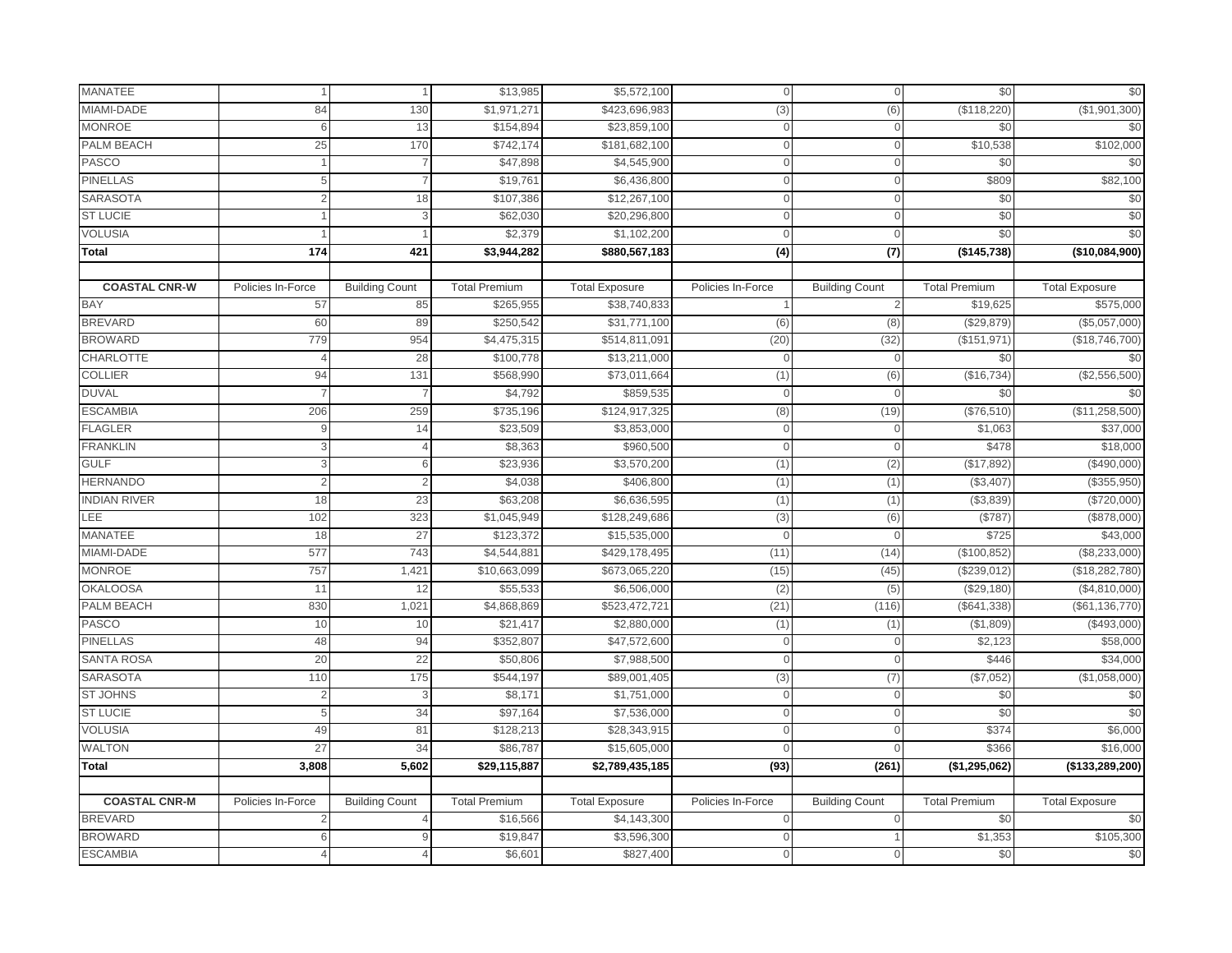| MIAMI-DADE          |                   | 7                     | \$73,729             | \$10,018,800             | $\bigcap$         | $\Omega$              | \$0                  | \$0                     |
|---------------------|-------------------|-----------------------|----------------------|--------------------------|-------------------|-----------------------|----------------------|-------------------------|
| <b>MONROE</b>       |                   | $\overline{2}$        | \$40,988             | \$4,162,200              |                   |                       | \$0                  | \$0                     |
| <b>PALM BEACH</b>   | 10                | 10                    | \$61,352             | \$6,862,700              | $\cap$            | $\Omega$              | \$713                | \$11,800                |
| <b>SANTA ROSA</b>   |                   |                       | \$1,213              | \$146,900                | $\Omega$          | $\Omega$              | \$0                  | \$0                     |
| SARASOTA            |                   |                       | \$27,307             | \$3,688,600              | $\overline{0}$    | $\mathbf{0}$          | \$0                  | \$0                     |
| <b>ST LUCIE</b>     |                   |                       | \$2,122              | \$400,000                | $\Omega$          | $\Omega$              | \$0                  | \$0                     |
| <b>Total</b>        | 34                | 39                    | \$249,725            | $\overline{$33,846,200}$ | $\mathbf 0$       |                       | \$2,066              | $\frac{1}{1}$ \$117,100 |
|                     |                   |                       |                      |                          |                   |                       |                      |                         |
| <b>CLA CR-M</b>     | Policies In-Force | <b>Building Count</b> | <b>Total Premium</b> | <b>Total Exposure</b>    | Policies In-Force | <b>Building Count</b> | <b>Total Premium</b> | <b>Total Exposure</b>   |
| <b>ALACHUA</b>      | 3                 | $9$                   | \$14,522             | \$3,264,000              | $\mathbf{0}$      | $\overline{0}$        | \$0                  | \$0                     |
| <b>BAY</b>          |                   | 2                     | \$7,690              | \$832,000                | $\Omega$          | $\Omega$              | \$0                  | \$0                     |
| <b>BREVARD</b>      | 20                | 80                    | \$258,756            | \$113,077,600            | (1)               | (1)                   | (\$367               | \$66,200                |
| <b>BROWARD</b>      | 53                | 222                   | \$1,186,728          | \$321,461,000            | (2)               | (2)                   | (\$4,139)            | \$7,000                 |
| <b>CHARLOTTE</b>    | 6                 | 14                    | \$68,413             | \$14,516,400             | $\overline{0}$    | $\mathbf{0}$          | \$0                  | \$0                     |
| <b>CITRUS</b>       |                   | $\overline{2}$        | \$8,162              | \$1,161,800              | $\Omega$          | $\mathbf{0}$          | \$0                  | \$0                     |
| <b>COLLIER</b>      | 24                | 98                    | \$465,319            | \$141,337,100            | (2)               | (2)                   | (\$9,078)            | (\$1,079,600)           |
| <b>DUVAL</b>        |                   | $\overline{2}$        | \$18,082             | \$10,030,500             | $\overline{0}$    | $\mathbf{0}$          | \$0                  | \$0                     |
| <b>ESCAMBIA</b>     |                   | 27                    | \$74,831             | \$9,717,800              | $\Omega$          | $\Omega$              | \$0                  | \$0                     |
| <b>HERNANDO</b>     |                   | 6                     | \$51,589             | \$6,595,100              | $\overline{0}$    | $\mathbf{0}$          | \$0                  | \$0                     |
| <b>HILLSBOROUGH</b> | 15                | 118                   | \$636,622            | \$114,759,400            | $\overline{0}$    | $\overline{0}$        | \$0                  | \$0                     |
| <b>INDIAN RIVER</b> | q                 | 16                    | \$73,684             | \$24,203,700             | $\Omega$          | $\Omega$              | \$0                  | \$0                     |
| LEE                 |                   | 52                    | \$91,181             | \$36,764,500             | $\Omega$          |                       | \$0                  | \$0                     |
| LEON                |                   | 6                     | \$10,602             | \$4,962,000              | $\overline{0}$    | $\mathbf{0}$          | \$0                  | \$0                     |
| <b>MANATEE</b>      |                   | 20                    | \$53,917             | \$6,521,200              | $\overline{0}$    | $\Omega$              | \$0                  | \$0                     |
| <b>MARION</b>       |                   |                       | \$208                | \$41,000                 | $\overline{0}$    | $\Omega$              | \$0                  | \$0                     |
| <b>MARTIN</b>       | 19                | 184                   | \$496,648            | \$120,701,810            | $\Omega$          | $\Omega$              | \$2,548              | \$51,300                |
| MIAMI-DADE          | 401               | 1,001                 | \$5,885,466          | \$1,446,761,600          | (12)              | (36)                  | ( \$202, 902)        | (\$70,349,500)          |
| <b>OKALOOSA</b>     | 10                | 18                    | \$79,346             | \$19,261,800             | $\Omega$          | $\mathbf{0}$          | \$0                  | \$0                     |
| ORANGE              |                   | 90                    | \$303,228            | \$52,044,600             | $\overline{0}$    | $\Omega$              | \$0                  | \$0                     |
| <b>OSCEOLA</b>      |                   | 17                    | \$38,410             | \$22,648,200             | $\overline{0}$    | $\mathbf{0}$          | \$0                  | \$0                     |
| PALM BEACH          | 47                | 912                   | \$2,307,803          | \$676,198,200            | (3)               | (57)                  | (\$140,904)          | (\$35,271,400)          |
| <b>PASCO</b>        | 10                | 334                   | \$570,296            | \$79,764,400             | $\Omega$          |                       | (\$2,148             | \$0                     |
| <b>PINELLAS</b>     | 97                | 372                   | \$2,005,37           | \$553,700,200            | (3)               | (3)                   | (\$45,337            | (\$3,985,900)           |
| <b>SARASOTA</b>     |                   | $\overline{22}$       | \$67,202             | \$7,734,800              | $\overline{0}$    | $\Omega$              | \$0                  | \$0                     |
| <b>ST LUCIE</b>     |                   | 22                    | \$80,751             | \$19,539,700             | $\Omega$          | $\Omega$              | \$180                | \$2,800                 |
| <b>VOLUSIA</b>      |                   | 8                     | \$24,800             | \$5,983,300              | $\cap$            |                       | \$30                 | \$1,500                 |
| <b>Total</b>        | 755               | 3,655                 | \$14,879,627         | \$3,813,583,710          | (23)              | (101)                 | (\$402,117)          | (\$110,557,600)         |
|                     |                   |                       |                      |                          |                   |                       |                      |                         |
| <b>CLA CNR-M</b>    | Policies In-Force | <b>Building Count</b> | <b>Total Premium</b> | <b>Total Exposure</b>    | Policies In-Force | <b>Building Count</b> | <b>Total Premium</b> | <b>Total Exposure</b>   |
| BAY                 | 8                 | 12                    | \$36,457             | \$5,721,800              | $\overline{0}$    | $\Omega$              | \$196                | \$0                     |
| <b>BREVARD</b>      | 19                | 34                    | \$116,827            | \$22,153,000             | (5)               | (5)                   | (\$16,462)           | (\$3,938,300)           |
| <b>BROWARD</b>      | 13                | 13                    | \$121,238            | \$22,075,000             | $\cap$            |                       | \$0                  | \$0                     |
| <b>COLLIER</b>      | 6                 | 6                     | \$35,337             | \$4,664,600              | $\Omega$          | $\mathbf{O}$          | \$0                  | \$0                     |
| <b>ESCAMBIA</b>     | 16                | 25                    | \$94,037             | \$16,222,300             | (1)               | (1)                   | (\$2,449)            | (\$438,200)             |